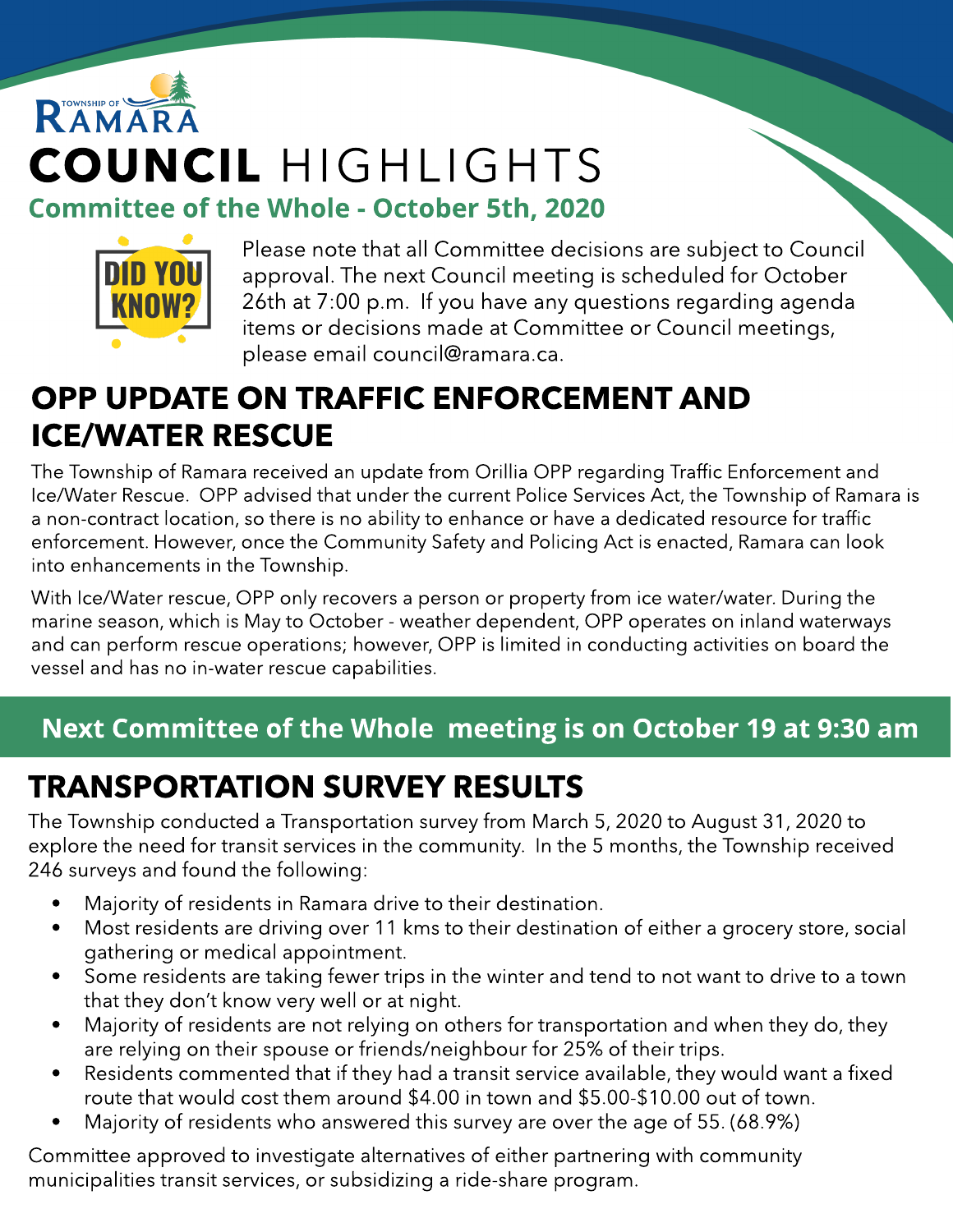## INFRASTRUCTURE CAPITAL REVIEW

The Director of Infrastructure, provided a Infrastructure Capital Review of the past three years. It was reported that in 2018, the Township budgeted \$3.22 million for capital and approximately one million was carried to 2019. In 2019, the Township budgeted \$3.85 million for capital and \$1.6 million was carried to 2020. In 2020, the Township budgeted \$4.06 million and \$2.15 million is proposed to be carried over to 2021. The deferrals of capital projects is due to waiting for funding approval and delays related to weather, engineering and COVID. For a full list of completed and awaiting capital projects, please refer back to report [WD-18-20](https://ramara.civicweb.net/document/38690/Infrastructure%20Capital%20Review%20(update%20to%202020%20p.pdf?handle=5311A168608345DB98F80A7AD3F71B4C).

#### **[Click](https://ramara.civicweb.net/portal/) [here](https://ramara.civicweb.net/portal/) [for](https://ramara.civicweb.net/portal/) [full](https://ramara.civicweb.net/portal/) [Council](https://ramara.civicweb.net/portal/) [Agenda](https://ramara.civicweb.net/portal/) [and](https://ramara.civicweb.net/portal/) [Minut](https://ramara.civicweb.net/portal/)es**

#### GLADSTONE STREET - NO TRUCK ROUTE

Committee approved to designate Gladstone Street a no truck route in order to prevent heavy trucks from using Gladstone and Church street as a shortcut. Please note that delivery trucks will still be permitted to use the street.

#### WINTER SAND TENDER

Committee approved to accept the winter sand tender from Duivenvoorden Haulage Ltd. at the bid price of \$73, 750.00 plus tax to supply the Township with winter sand, stockpiling of mixed sand/salt and screening and/or reclaiming winter sand from 2020 spring street sweeping.

## SNOW REMOVAL QUOTATIONS

Committee approved that Corran Property Maintenance, Cottage Country Property Maintenance, Stephen Contracting, the Grounds Guys, Imrie Group and Boyd Cronk are the successful bidders for snow removal for the specified locations as stipulated in report [WD-20-2020.](https://ramara.civicweb.net/document/38727/Snow%20Removal%20Quotations%202020_2021.pdf?handle=A24C7470335242769D038C9A22BF542A)

## LCPWC BUDGET AMENDMENT

The Lagoon City Parks and Waterways Commission (LCPWC) requested a budget amendment in order to proceed with the shorewall repairs. Council will consider the amendment at the October 26th, 2020 Council meeting. For the notice and further information, please visit the News and Notices section on the Township website [www.ramara.ca](http://www.ramara.ca).

#### **[Click](https://ramara.civicweb.net/portal/) [here](https://ramara.civicweb.net/portal/) [for](https://ramara.civicweb.net/portal/) [Count](https://www.simcoe.ca/dpt/ccd/newsletters)y [Council](https://www.simcoe.ca/dpt/ccd/newsletters) [Highlight](https://www.simcoe.ca/dpt/ccd/newsletters)s**

## RAMARA WEBSITE AND SOCIAL MEDIA POLICY

Committee approved the Website and Social Media Policy which identifies parameters for participation with the community and clear guidelines on what can and cannot be posted. The Township's focus is to improve communications and citizen engagement through the use of social media and the development of a new website. Our new website is easy to use, responsive with all devices and interactive. It also gives residents the ability to subscribe to notifications on their favourite pages, news and notices and alerts. Don't forget to check out our website at [www.ramara.ca](http://www.ramara.ca)

#### RESERVE TRANSFERS

Committee approved that \$113, 780 will be removed from the Fire and Rescue reserves and \$1,407,814 will be removed from the Infrastructure reserves. These reserves will be used to cover 2019 expenses that were deferred to 2020. These expenses were deferred as a result of shipping and construction delays in 2019.